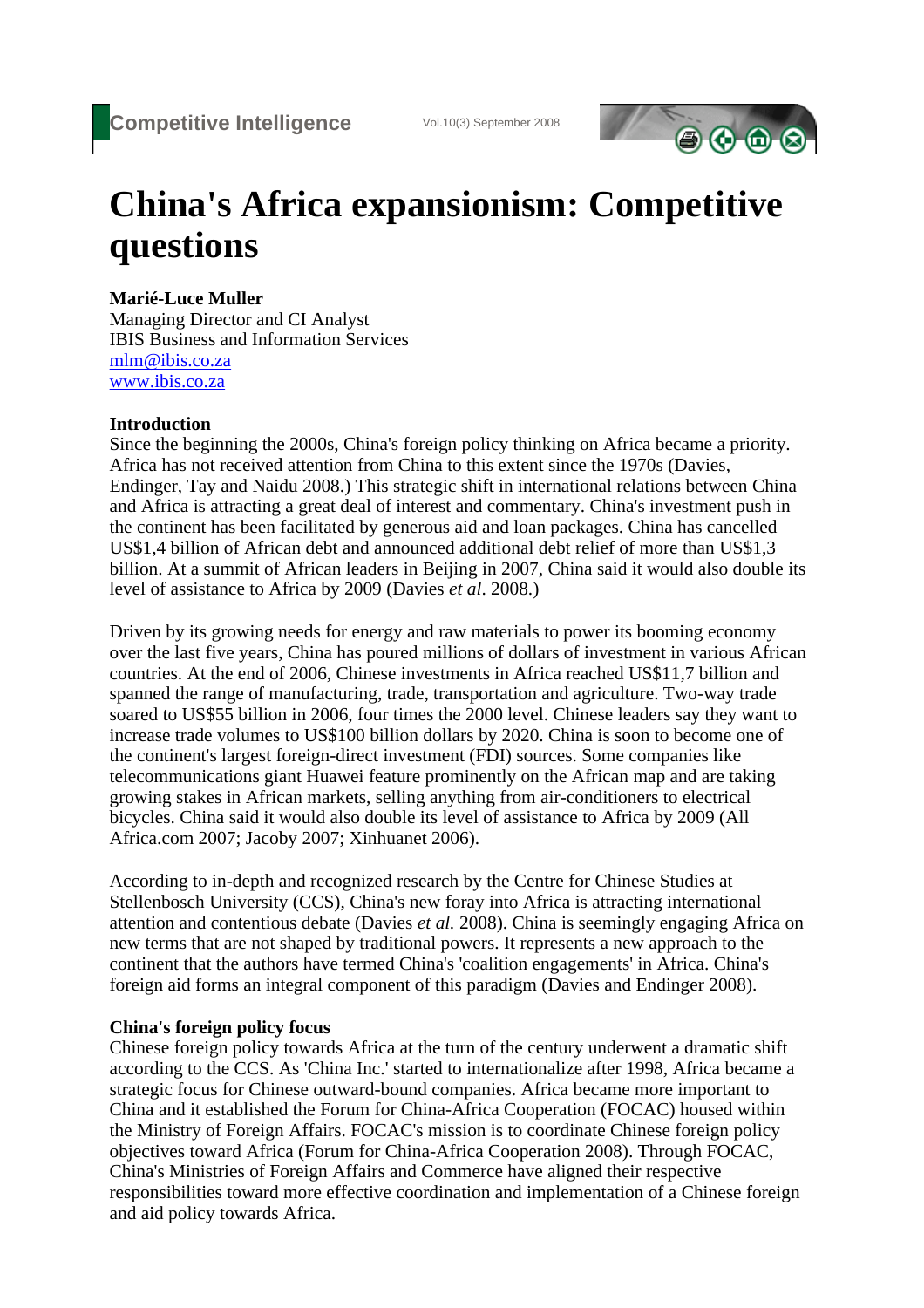China has a broad and, at times, vague definition of foreign aid. The monitoring of its aid commitments and their implementation is proving difficult, even for the Ministry of Commerce, as well as government think-tanks. China's approach has been one of mutual respect (Davies *et al.* 2008). Although it also awards small African countries aid and investment support, it is likely that resource-rich countries such as Angola, Sudan, Nigeria and Zambia and politically strategic countries, such as South Africa, Ethiopia and Egypt, are priority countries in China's broader African engagement.

Figures on China's aid disbursements to Africa remain vague. In the absence of a central aid agency, the lack of general time series data on aid flows and the non-transparent nature of Chinese loans complicate the process of defining, calculating and monitoring China's development assistance to the continent. The Chinese government delivers bilateral aid in terms of grants, interest-free loans and concessional loans and the aid policy formulation process for these is outlined and discussed in this report. China EXIM Bank, one of China's three policy banks and the sole provider of concessional financing, had financed over 300 projects in Africa by mid-2007, constituting almost 40% of its loan book. The Bank's lending practices are often linked to China's foreign aid policy providing concessional loans mostly to infrastructure development. The recent MOU between China EXIM Bank and the World Bank holds out the promise of donor collaboration between both institutions in African infrastructure programmes.

The Chinese Government has repeatedly expressed a desire for resource-backed financing agreements in Africa modelled on its relations with Luanda, increasingly known as the 'Angola Model'. An emerging trend is that of China's rolling out concessional loans in Africa, of which China EXIM Bank is the sole lender. Essentially, the debtor country, represented by its finance minister will negotiate a minimum RMB 20 million (US\$2,4 million) loan (Naidu and Mbazima 2008.) The loan interest rate and grace period are separately negotiated, with, in the case of Angola, repayment due on the 21st of March and the 21st of September of each year following loan negotiation. Loans are given for infrastructure, social or industrial projects. The loans are a foreign policy tool, particularly in Africa's cash-strapped but resource-rich countries, especially those with major infrastructure needs and those who can use their proven resources as collateral. The financing arrangement also addresses China's domestic challenge of structural unemployment. According to the China EXIM Bank's concessional loan requirements, Chinese contractors must be awarded the infrastructure contract financed by the loan.

#### **Strategic trade zones**

Part of China's strategic industrial plan towards Africa is to establish five preferential trade and industrial zones for Chinese business entry in Africa. Located in Zambia, Mauritius, Egypt, Nigeria and, possibly, Tanzania, this initiative emanated from the Beijing Action Plan announced at FOCAC 2006. A financing and infrastructure component of these zones will be categorized as foreign aid by the Ministry of Commerce at the next FOCAC summit to be held in late 2009 in Cairo.

### **Public relations challenge**

It has, however, not been plain sailing for China. Stung by criticism that it was out to exploit Africa, China mounted a public relations (PR) offensive at the 2007 World Economic Forum (WEF) Africa summit (June, Cape Town) (*Business Report* 2007). Chinese business and political heavyweights took centre stage. Li Ruogu, president of the Export-Import Bank of China, was one of four co-chairs and Li Zhaoxing, China's foreign minister until recently, was a panelist.

African leaders have expressed concerns that Chinese investment in the continent was simply replicating European colonialism. The Chinese have realized that their biggest challenges in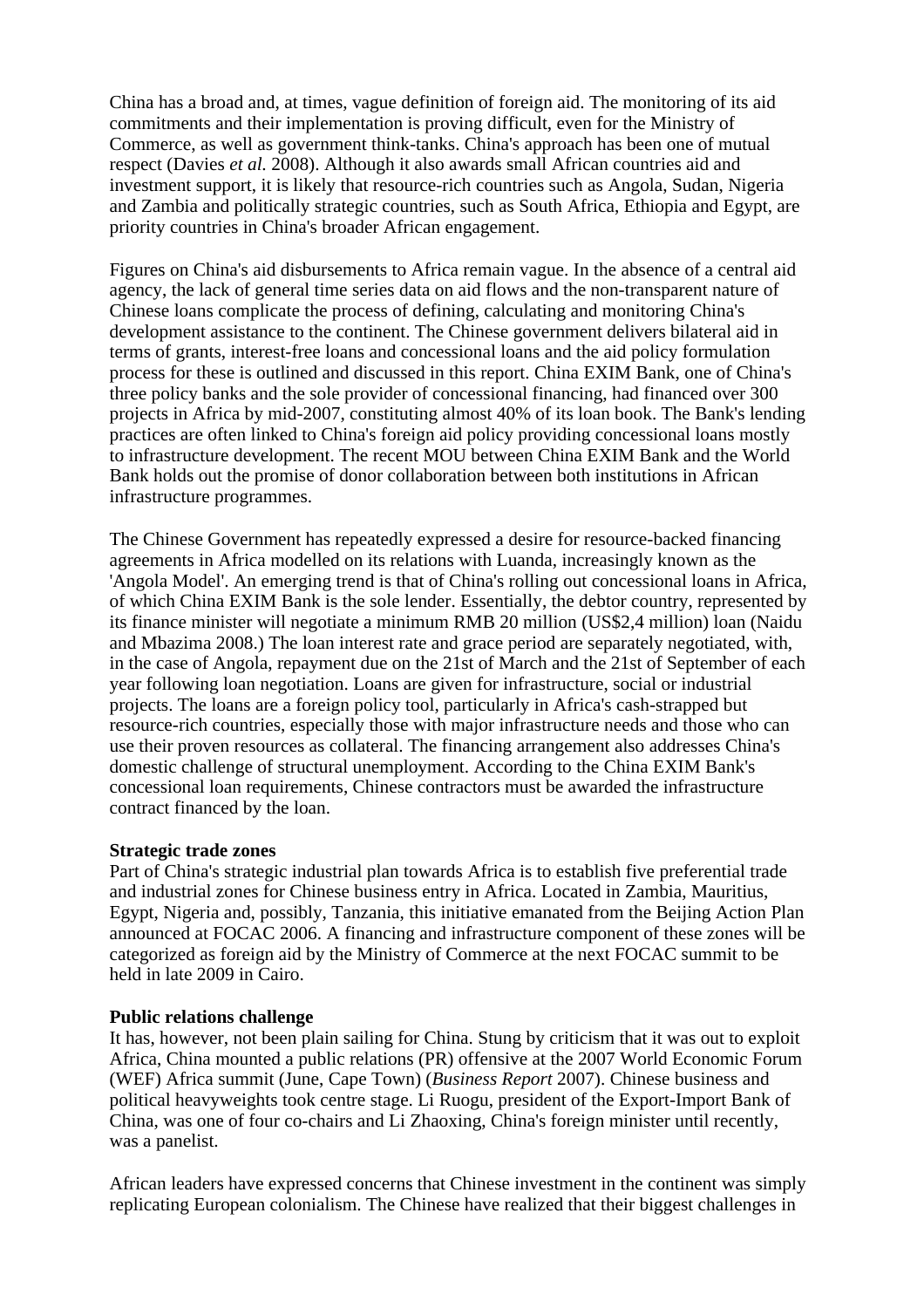Africa are not the usual suspects of corruption and weak capital markets but public relations. Some African leaders welcome European investment, but when the Chinese invest, they are skeptical. China's public relations drive is more about coming out of the closet and engaging than it is about packaging sound bites that African audiences want to hear and the PR offensive is set to continue (*Business Time* 2007).

#### **Implementing China's Africa policy**

In combining economic assistance, debt relief and expanding market access for African states, China's African engagement strategy is similar to that of the West. China is unique, however, because it significantly relies on the active involvement and cooperation of Chinese corporations in its approach to the continent (Davies and Endinger 2007). The profusion of Chinese corporations involved in Africa is part of China's 'go out' (*zou ququ*) policy, which is designed to develop these corporations' technological skills, exploit China's comparative advantages, gain access to key inputs, open new markets abroad, create global Chinese brands and help China to avoid becoming overly dependent on export-led development (Bates and Reilly 2007; Davies *et al*. 2008). More than 7000 Chinese enterprises have invested in 160 countries and regions around the world, with a total outward foreign investment stock and flow estimated at US\$50 billion and US\$5 billion, respectively, by 2005.

The Chinese government promotes business ties with Africa by providing information, coordination mechanisms and financial assistance for Chinese companies and investors in Africa. For example, Chinese construction firms operating in Africa receive export credit for feasibility studies, government guarantees for bank loans, export credits for financing the operational cost of projects and lines of credit for capital goods and machinery (Chen, Chiu, Orr and Goldstein 2007.) Such government support was listed by Chinese firms as the second most-important factor, following the pursuit of new markets, in their decision to invest in Africa.

In 2000, the first FOCAC founded the China-Africa Joint Business Council, provided government support for investment by Chinese enterprises in African countries and established an array of economic partnerships. At the 2006 FOCAC, China pledged US\$3 billion in preferential loans and US\$2 billion in export credits to African states over the next three years, created a special fund of US\$5 billion to encourage Chinese investment in Africa and established the China-Africa Joint Chamber of Commerce (Davies *et al*. 2008; Forum on China-Africa Cooperation 2006).

China also set up 10 centres for investment and trade promotion in sub-Saharan Africa. These centers provide business consultation services, special funds and simplified approval procedures for Chinese enterprises seeking to invest in Africa (Campbell 2007). In November 2004, China established the China-Africa Business Council (CABC) jointly with the UN Development Program in order to support China's private-sector investment in sub-Saharan Africa (CABC 2008). The CABC, a public-private partnership, replicates aspects of China's poverty alleviation-focused Guangcai Program, which encouraged investment and philanthropic links between coastal and inland regions of China.

In 2002 the government began selecting some 50 'national champions' from the most promising or strategic state-owned enterprises (SOEs) in China (Huang 2005). These large corporations enjoy a range of benefits from the government, including information-sharing networks, domestic tax breaks, cheap land, and low-interest funding from state-owned banks (*The Times* 2007). China's more dynamic and more profitable small and medium enterprises have also been expanding beyond China's borders. In total, more than 700 Chinese companies are involved in cooperative projects in Africa. Most of these firms are affiliates of state-owned enterprises in China, particularly in the capital-intensive resource extraction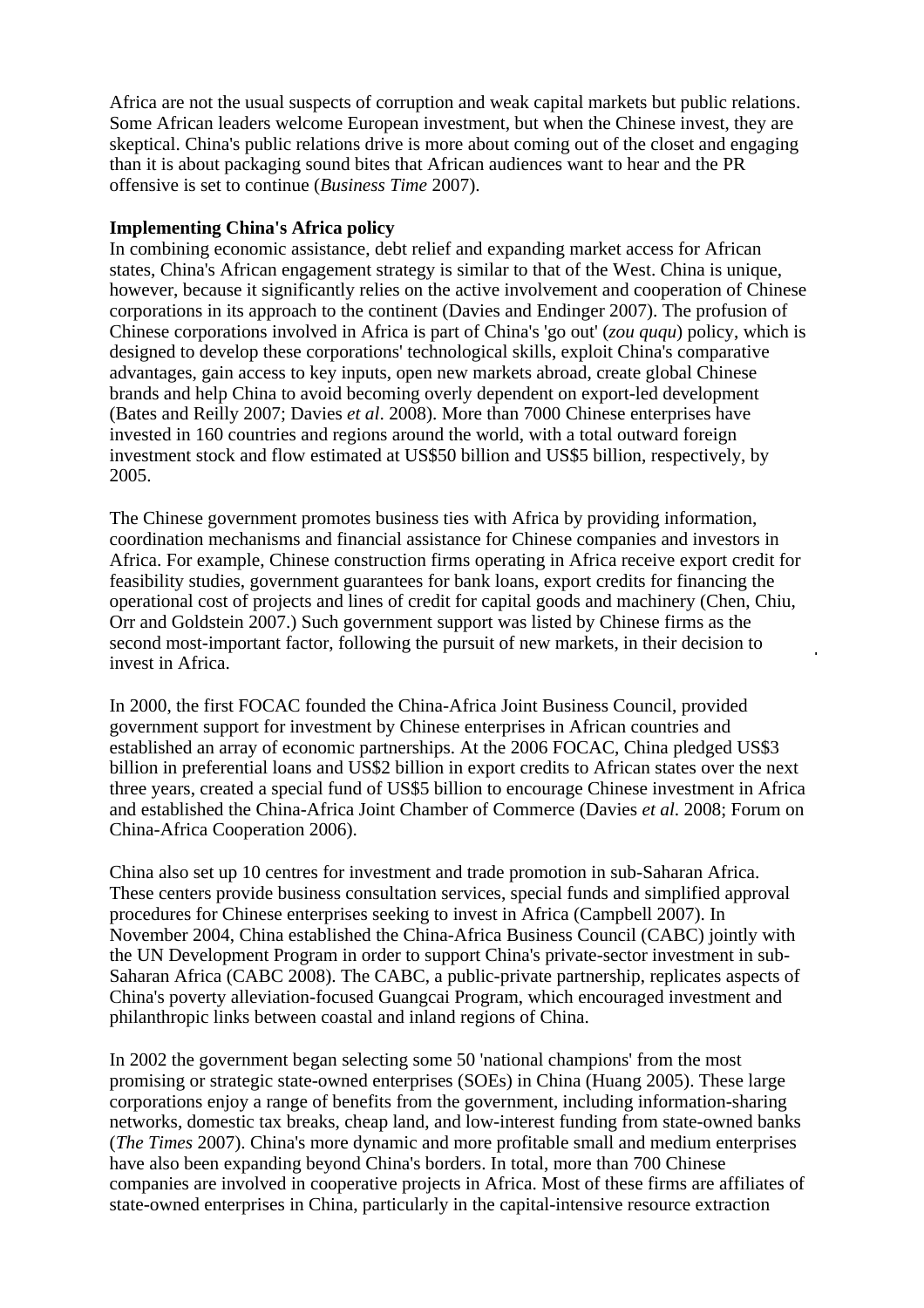(such as oil and minerals) and construction sectors (Davies and Endinger 2008).

## **Competitiveness issues and opportunities for South African business**

In terms of competing with Chinese companies, there is a realization that certain areas of competition would be counter productive, for example competing on cost. South African companies just do not have the benefit of low-cost labour enjoyed by their Chinese counterparts.

In an article published on the Polity Website in June 2006, it is said that business-to-business relations between Chinese and South African enterprises are now swiftly increasing in tempo (Polity.org 2006). The Beijing Axis (TBA) MD, Kobus van der Wath, said this tempo is increasing rapidly. 'Originally, companies on each side employed only an export model in dealing with the other country, using local agents. Now, while this model is still in use, a growing number of companies in both countries are moving towards direct business/business relationships. The Chinese sectors most interested in South Africa, and in Africa, in general, are the mining and related (such as heavy engineering, project engineering and mining equipment) industries. The Chinese telecommunications industry is interested in South Africa, the motor industries development programme is attracting the Chinese automotive industry, and Chinese electronics companies are interested in the South African and African markets, according to Van der Wath (*Die Burger* 2007; Polity.org 2006).

Competition against the Chinese should be on the basis of exploiting niche opportunities in especially the services sector. Some examples mentioned include mine safety equipment, information and communications technology, Sasol's gas-to-liquids technology and pebblebed modular reactor nuclear technology, and providing competitive intelligence (CI) and market intelligence services (Annual Bank Conference of Development Economics 2008).

China is here to stay and Chinese business also brings opportunity in the form of exports to China, forming strategic partnerships and entering into cooperation agreements. Van der Wath warns that South African companies that ignore competition from China and do not develop cooperation with them will lose in the end (TBA 2008).

## **References**

All Africa. 2007. Available on the Internet at allafrica.com/stories. (Accessed 9 December 2008).

Annual Bank Conference of Development Economics (ABCDE) Centre for Chinese Studies Panel Discussion. 2008. China's role in financing Africa's development. Cape Town, June.

Bates, G. and Reilly, J. 2007. The tenuous hold of China Inc. in Africa*. The Washington Quarterly* 30(3):37-52.

*Business Report*, 2007. China charms the critics of its Africa business strategy, June.

CABC, 2008. Website information. Accessed 9 December 2008. Available at http://www.cabc.org.cn.

Campbell, K. 2007. 800 Chinese state-owned enterprises active in Africa, covering every country. *Mining Weekly* (September).

Chen, C., Chiu, P., Orr, R. and Goldstein, R. 2007. An empirical analysis of Chinese construction firms' entry into Africa. CRIOCM2007 International Symposium, Australia.